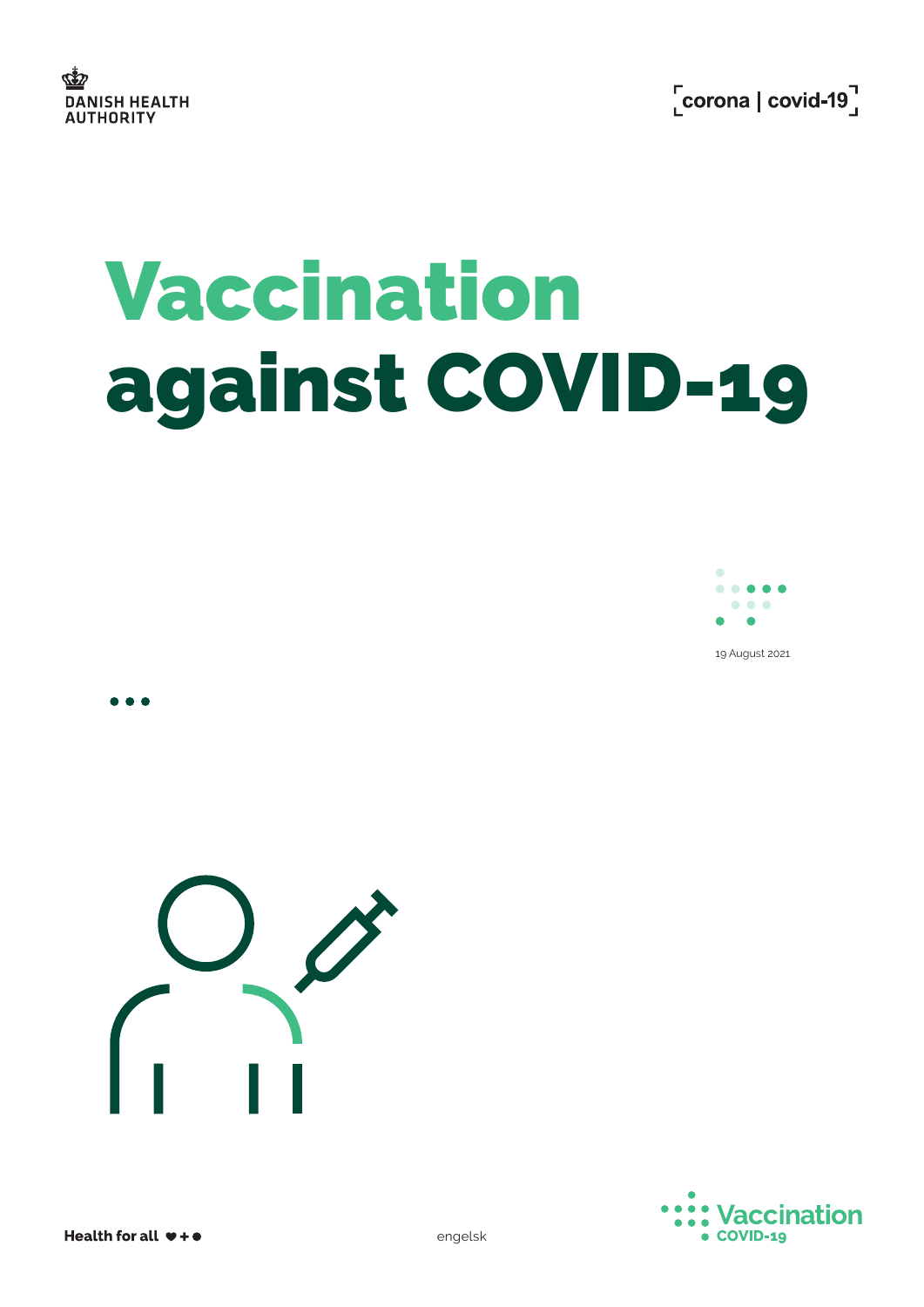## **DANISH HEALTH AUTHORITY**

## $\sqrt{\frac{1}{1}}$ corona | covid-19 $\sqrt{\frac{1}{1}}$

#### **Why should I be vaccinated?**

COVID-19 is caused by a new virus that infects humans. Therefore, we are not immune to the infection, so COVID-19 has been able to spread like a pandemic.

Only a small proportion of the Danish population has had COVID-19, and we do not know for sure whether those who have been infected are fully protected from being reinfected at a later date.

Anyone can become infected with COVID-19. And anyone can become ill from COVID-19. However, some people are at particularly high risk of becoming seriously ill and dying if they become infected.

**The Danish Health Authority recommends vaccination against COVID-19 because it provides high protection against becoming infected and ill with COVID-19.** 

**The more people who are vaccinated, the better we will be able to control the epidemic.** 

**Vaccination is free of charge, and it is entirely voluntary whether you accept the offer of vaccination.**

#### **Will I be offered vaccination?**

Everyone in Denmark is being offered vaccination against COVID-19, including non-Danish citizens. It is important that as many people as possible are vaccinated so that we can control the epidemic. Vaccination is recommended to all people aged 12 and older.

The Danish Health Authority's vaccination calendar will continuously be updated so that you can keep track of when it will be your turn: **[www.sst.dk/en/English/publications/2021/](http://www.sst.dk/en/English/publications/2021/Vaccination-calendar) [Vaccination-calendar](http://www.sst.dk/en/English/publications/2021/Vaccination-calendar)**.





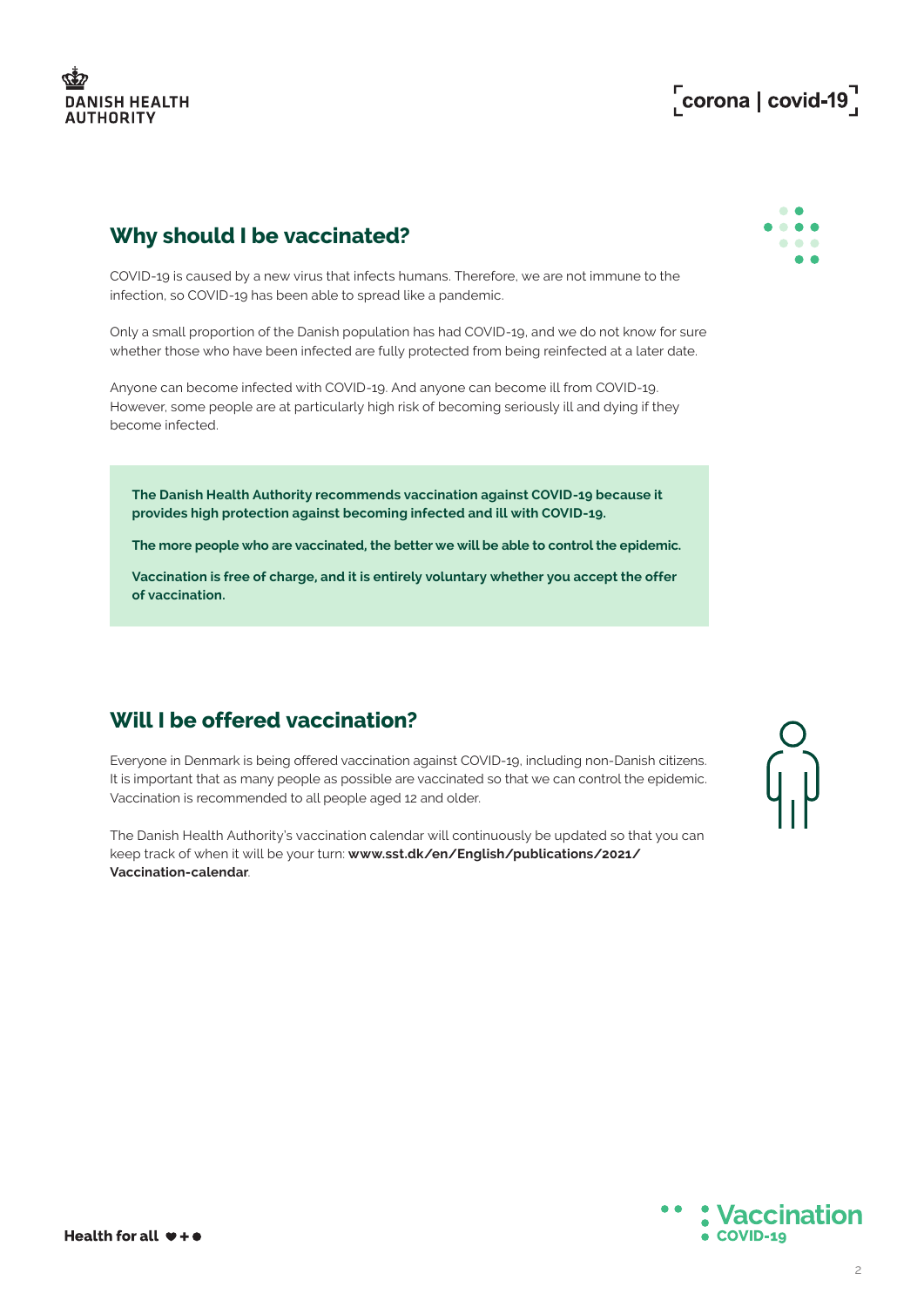## **How will I be notified about vaccination?**

You will be notified via your e-Boks when it is your turn, and you can book a vaccination appointment at **[www.vacciner.dk](http://www.vacciner.dk)**. If you are exempt from receiving Digital Post, you will get a letter in the mail and can make an appointment by phone.

When you are able to book an appointment, it may be hard for you to find available times. If so, please try again later, as new times are continually being added to the system.

If you do not accept the offer of vaccination immediately, you will not lose the opportunity to be vaccinated free of charge later on. However, the Danish Health Authority recommends that you take up the offer as soon as you receive it, as it is important that as many people as possible are vaccinated quickly so we can keep the epidemic under control.

#### **How does the vaccination take place?**

| ٦<br>Ξ<br>┓<br>٦<br>Ξ<br><b>Service Service</b><br>Ξ<br>Ξ<br><b>Service Service</b> |  |
|-------------------------------------------------------------------------------------|--|
|                                                                                     |  |
|                                                                                     |  |
|                                                                                     |  |

**1.** Show up at the vaccination centre at the stated time. Bring your yellow health insurance card.



**3.** As a rule, the vaccine will be injected into your main shoulder muscle.



**2.** Various healthcare professionals can give the vaccine, but they will always be working under the responsibility of a doctor.



4. Wait nearby for at least 15 minutes after you have been vaccinated, so the healthcare professionals can help you if you have an allergic reaction.





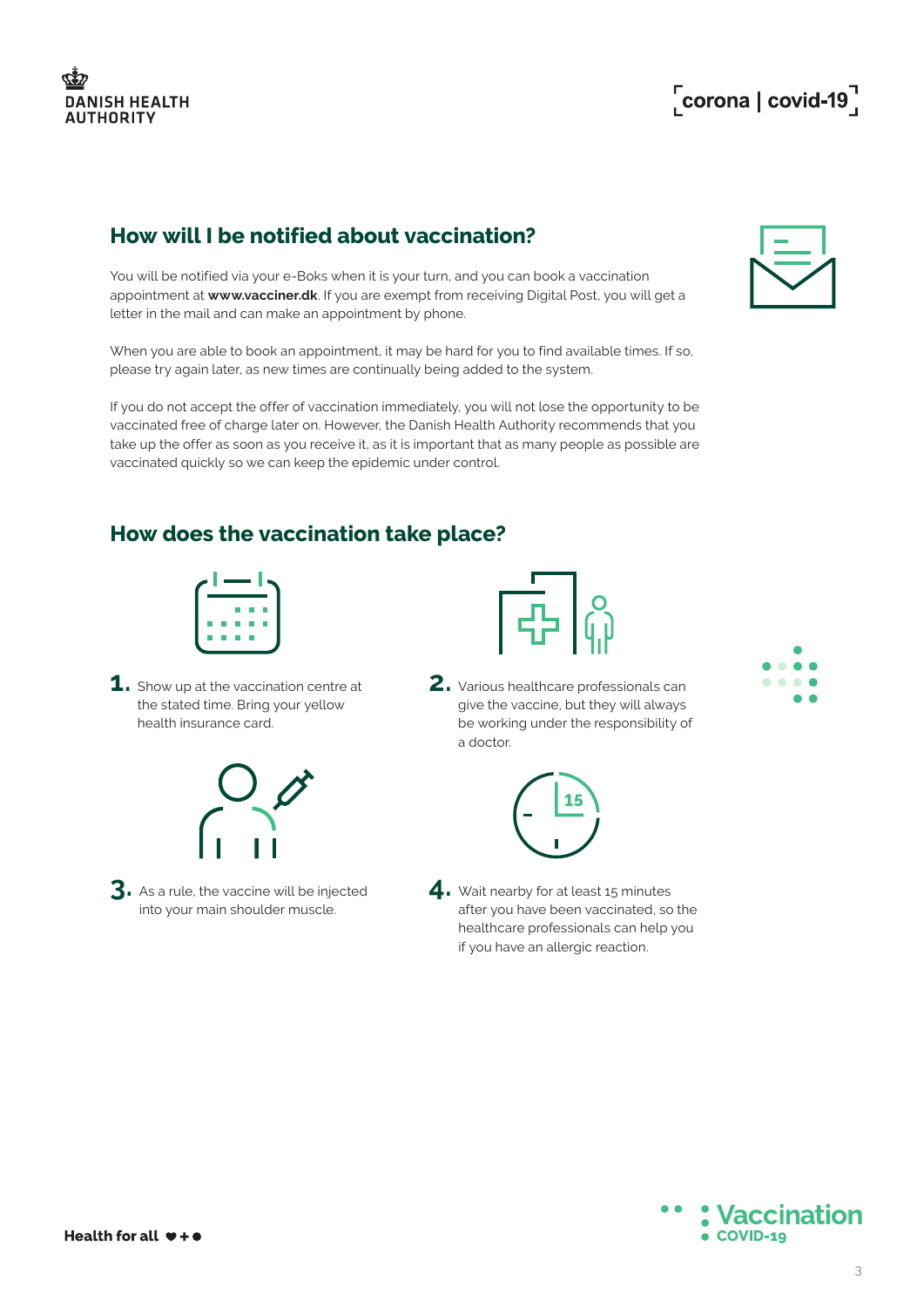# $\sqrt{\frac{1}{1}}$ corona | covid-19 $\sqrt{\frac{1}{1}}$

### **What should I be particularly aware of?**



1. **We do not recommend COVID-19 vaccinations for children under 12 years**, as the vaccines have not yet been thoroughly tested for this group. In exceptional cases, for example if a child has a serious disease, a vaccination may be offered based on an individual, medical assessment.



2. **If you have a known severe allergic reaction (anaphylaxis)** to one or more of the active ingredients in the vaccines, such as macrogol or PEG, or if you had an anaphylactic episode after the first dose, then you should not be vaccinated.



3. **If you have too few platelets or a disease such as haemophilia**, you may be at higher risk of blood accumulation if you are vaccinated. Therefore, talk to a doctor before you are vaccinated.

#### **When should I postpone the vaccination?**



**1. If you have a high fever (at least 38°C) or an acute severe infection** such as pneumonia, you must postpone being vaccinated. You may be vaccinated if you only have a slight fever or a light infection such as a common cold, but you must always consider whether you may have COVID-19.





**2. If you have COVID-19, you must postpone the vaccination.** 



3. If you have been tested because of suspected COVID-19 or because you **have been in close contact with someone who has COVID-19,** you must postpone the vaccination until you have received a test result. If your test is negative, you can be vaccinated, but if it is positive, it is recommended that you wait at least one month after you have stopped feeling ill.

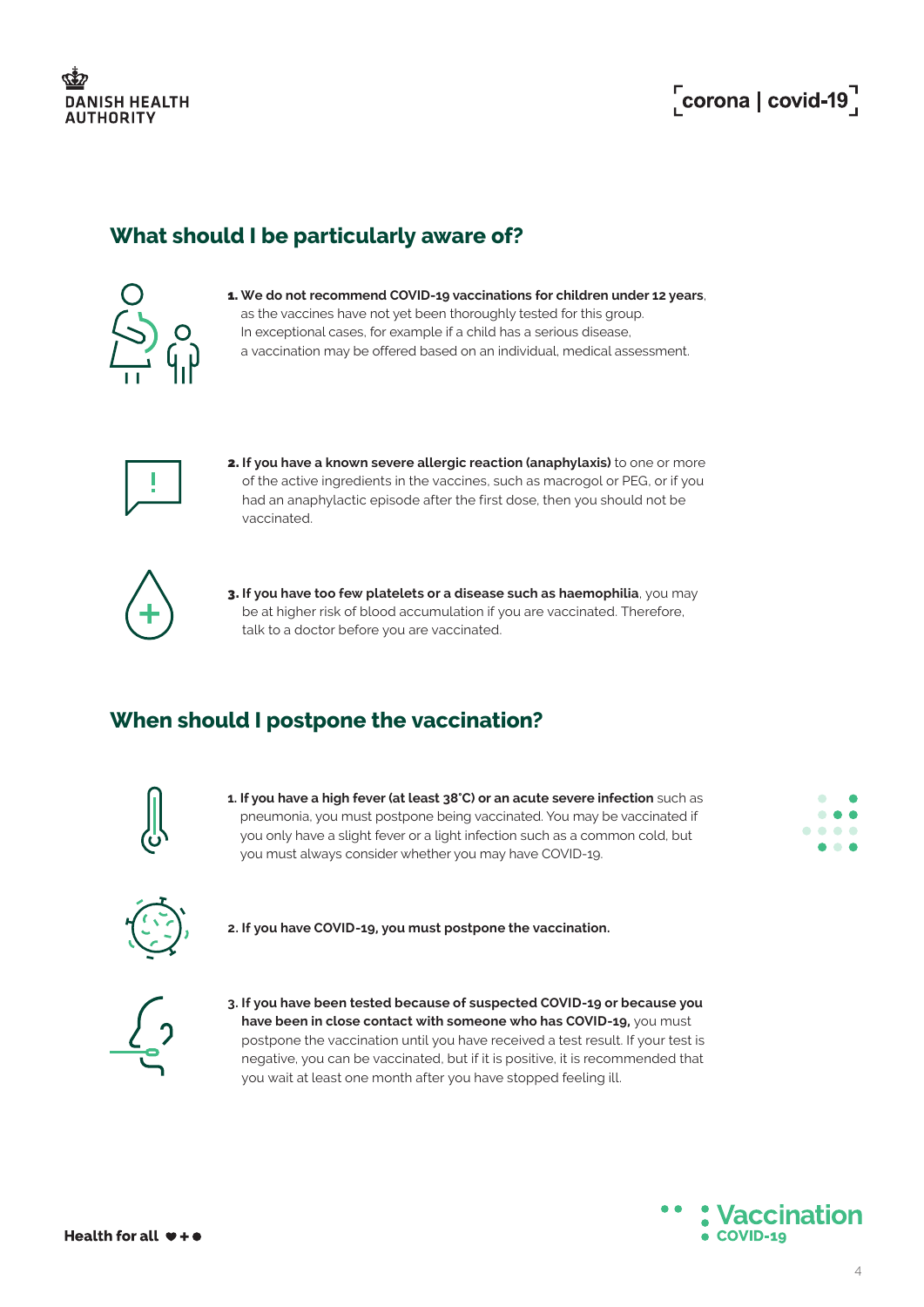#### **What are the possible side effects?**

All vaccines have side effects, but not everyone who is vaccinated experiences side effects. In general, the side effects are mild and transient, and we consider the COVID-19 vaccines to be a very safe and highly documented. The most common side effects that people may experience when being vaccinated with any of the COVID-19 vaccines are listed below.



|                                                                                                   | <b>Examples of rare side effects</b> |
|---------------------------------------------------------------------------------------------------|--------------------------------------|
| • Severe allergic reactions<br>• Difficulty breathing<br>$\cdot$ Skin rashes<br>• Facial swelling |                                      |

Most people will experience pain at the injection site. Many people will experience general reactions such as muscle pain or a slight fever, which are generally signs that your body's immune system is reacting as it should to the vaccine. You do not need to call your doctor if you experience these known and transient side effects.

In rare cases, you may experience a severe allergic reaction immediately after you have been vaccinated. If you have a severe drug allergy, for example, you should be aware of this before being vaccinated. Emergency staff will always be on hand at the COVID-19 vaccination centres to deal with any severe allergic reactions.

There is a slight difference between which side effects and reactions are most common with the different vaccines. Read more at **[sst.dk/en/English/Corona-eng/Vaccination-against-](http://sst.dk/en/English/Corona-eng/Vaccination-against-COVID-19)[COVID-19](http://sst.dk/en/English/Corona-eng/Vaccination-against-COVID-19)**.

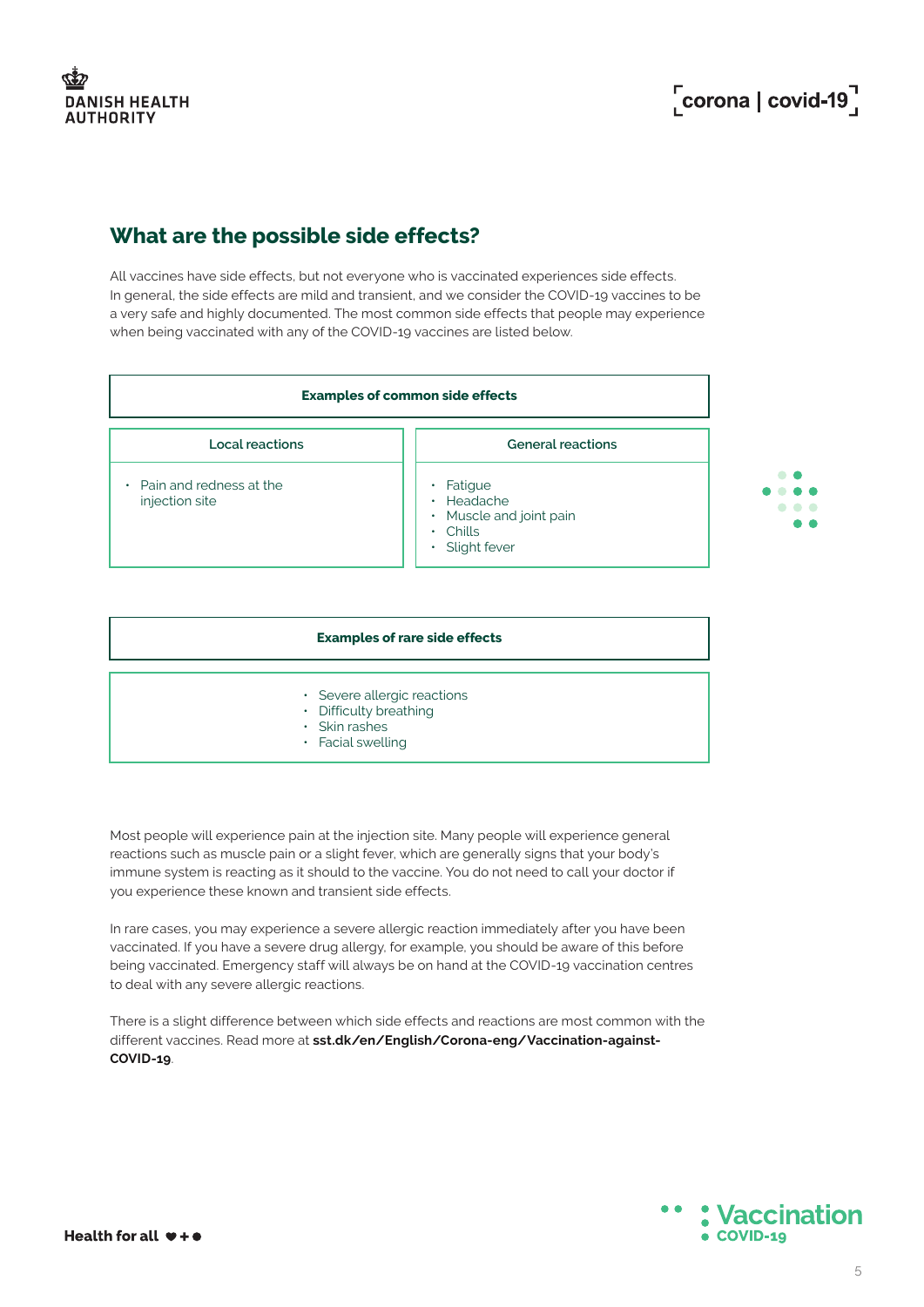$\bullet$   $\bullet$ . . . . . . . .

## **Which vaccines can I get?**

You will be offered one of the COVID-19 vaccines which are approved for use in Denmark.

|                                       | Comirnaty <sup>®</sup>                                                        | Spikevax <sup>®</sup> (previously known as<br><b>COVID-19 Vaccine Moderna®)</b> |
|---------------------------------------|-------------------------------------------------------------------------------|---------------------------------------------------------------------------------|
| <b>Type</b>                           | RNA vaccine                                                                   | RNA vaccine                                                                     |
| Developed by                          | The German company<br>BioNTech in collaboration<br>with the US company Pfizer | The American company<br>Moderna                                                 |
| <b>Produced in</b>                    | Germany and Belgium                                                           | Spain and Switzerland                                                           |
| <b>Approved for</b>                   | People aged 12 and older                                                      | People aged 12 and older                                                        |
| Number of doses for<br>full effect    | $\overline{a}$                                                                | $\overline{c}$                                                                  |
| <b>Period between</b><br>vaccinations | 3-6 weeks                                                                     | 4-6 weeks                                                                       |
| <b>Full effect achieved</b>           | 7 days after<br>second injection                                              | 14 days after<br>second injection                                               |

## **Can I choose which vaccine I want to have?**

Because we only receive limited vaccine supplies, and because the vaccines have to be stored and handled under very specific conditions, we need to keep the distribution of vaccines under strict control. Every dose counts, and we do not want to waste any vaccine, which is why you cannot choose which vaccine you will be given. The same also applies to the childhood vaccination programme and other free vaccination programmes in Denmark. For the time being, all COVID-19 vaccines supplied to Denmark will be distributed under the free vaccination programme, and it will therefore not be possible to buy the vaccine on prescription.

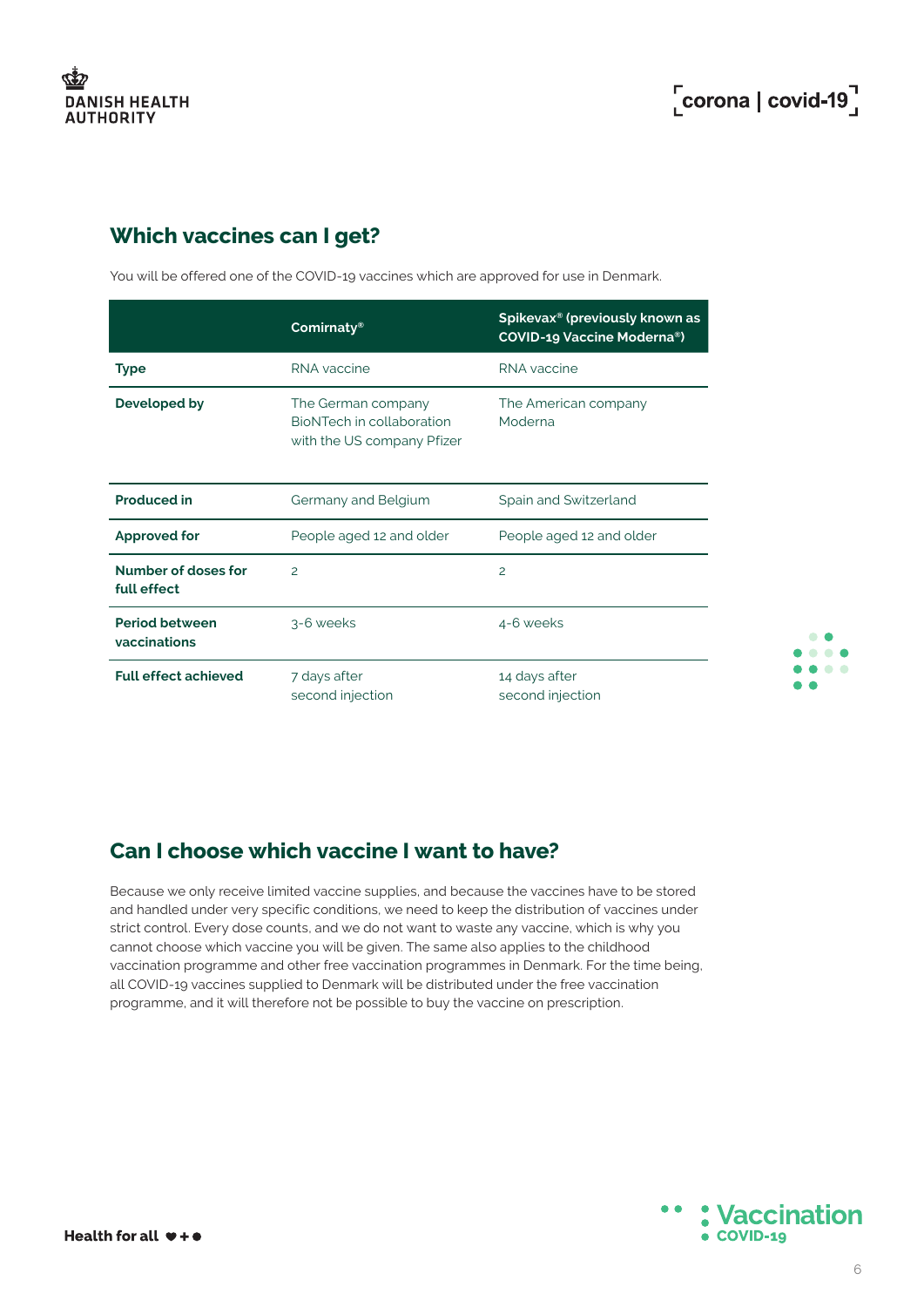## **DANISH HEALTH AUTHORITY**

# $\int$ corona | covid-19<sup>7</sup>

#### **How do the vaccines work?**

All approved COVID-19 vaccines contain small strands of genetic code made from so-called nucleic acids (RNA or DNA), which are naturally occurring substances in the human body. For the Comirnaty® and Spikevax® (previously known as COVID-19 Vaccine Moderna®) vaccines, the strands of code are encapsulated in fats.

Once the strands of genetic code enter the body's cells, the code is translated to a protein which is specific to novel coronavirus. These proteins stimulate the body's immune system to make protective antibodies and special immune cells so that the immune system can recognise and break down the virus if you become infected at a later date.

The strand of code and the excipients in the vaccine are quickly broken down by the body after they have performed their task.



**1.** The vaccine contains small strands of code or an artificial version of the virus.



**2.** The encapsulation helps to bring the strand of code inside the body's cells. The encapsulation is then quickly broken down by the body's enzymes.



**3.** The small strands of code cause the cell to produce new proteins, which settle on the outside of the cell and stimulate the body's immune system to form antibodies and immune cells.



4. Antibodies and immune cells can break down the virus if you become infected at a later date. The strand of code is broken down in the cell once it has finished performing its task.

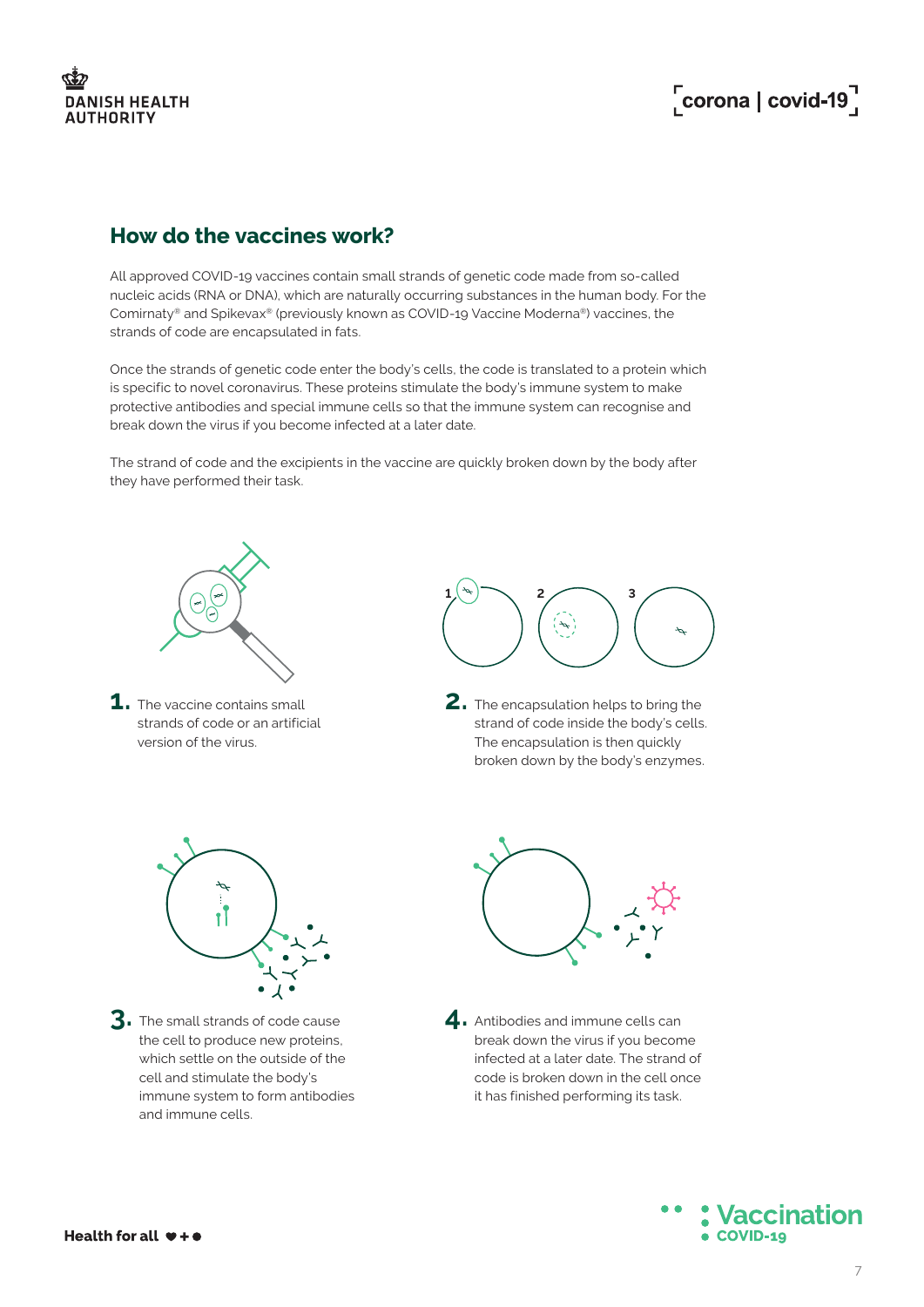#### **How effective are the vaccines?**

The COVID-19 vaccines have all been studied in large-scale randomised trials, where one group was given a vaccine and another group was given a saline injection or another vaccine (a so-called placebo). The effectiveness of the vaccines has been calculated by comparing how many people in each of the two groups became ill with COVID-19.

In general, very few of those vaccinated subsequently became ill with COVID-19. The effectiveness of the vaccine is calculated by determining the reduced risk of becoming ill for the vaccinated individuals compared to the placebo group. If, for example, 100 people in one group and 5-6 people in the other group become ill, then the effectiveness will be 94-95%, which is the case for the Comirnarty® and Spikevax® (previously known as COVID-19 Vaccine Moderna®).

On the other hand, it does not mean that you are 'only', for example, 95% protected, and nor does it mean that the risk of you getting COVID-19 is, for example, 5%, even if you are vaccinated. In reality, the risk is much less, because you also have to take into account that the risk of getting COVID-19 is low whether you are vaccinated or not. An infection rate (incidence) of 100, for example, means that 100 people per 100,000 inhabitants have tested positive within the last 24 hours. If we assume that about half of these also have symptoms, i.e. have become ill with COVID-19, then the effectiveness of the vaccines – if everyone was vaccinated – would mean that only 3-4 of the infected individuals would become ill with COVID-19, while 50 people would become ill if no one was vaccinated.

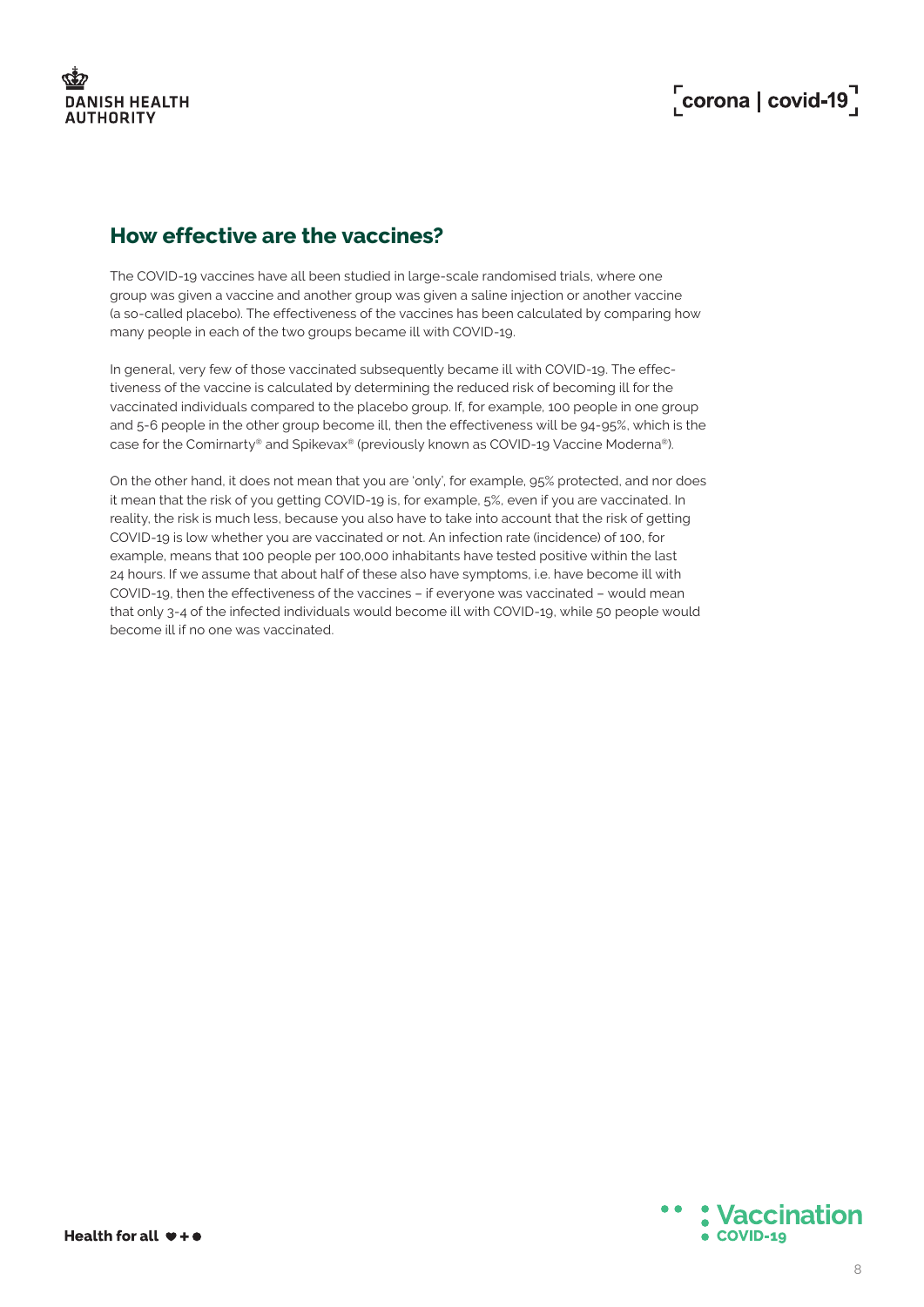## **DANISH HEALTH AUTHORITY**



We do not yet have reliable documentation that the vaccines also prevent the vaccinated person from being able to carry the infection, but we expect this to be the case and that we will receive this documentation as the vaccines are rolled out.

#### **Are the vaccines just as effective for the elderly?**

Scientific studies show that the Comirnaty® and Spikevax® (previously known as COVID-19 Vaccine Moderna®) vaccines are just as effective for the elderly and high-risk individuals.